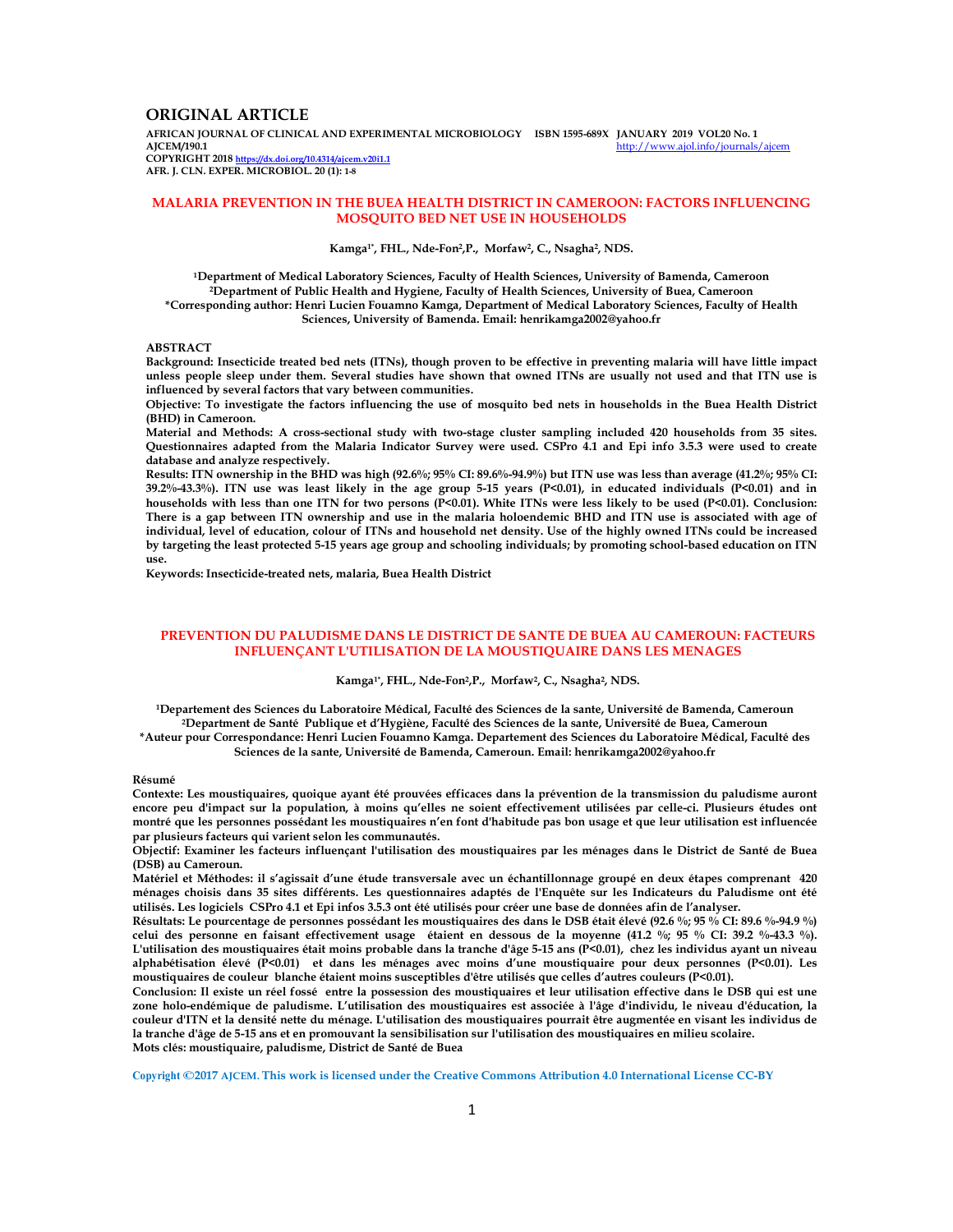### **INTRODUCTION**

Insecticide-treated bed nets (ITNs) have been proven as one of the most effective ways of reducing malaria morbidity and mortality, especially in children and pregnant women [1,2]. They have been shown in several randomized controlled trials in Africa to reduce cases of uncomplicated malaria by 50%, severe malaria by 45%, splenomegaly by 30% and mortality by 17% [3]. ITNs do not only protect those who sleep under, but in communities with a greater than 60 percent ITN use, those who do not sleep under are protected as well by massive killing and decrease in the survival of the anopheles vectors [2]. This implies that what is more important is increased ITN use throughout the entire community and not just by groups most at risk [4]. As suggested by theoretical models, there will be greater benefit in targeting the entire population for ITN use than there will be in targeting only the most vulnerable groups [5]. This is because an estimated 80 percent of human-to-mosquito transmission of *Plasmodium* occurs from human hosts older than 5 years of age [6]. Given that the most promising malaria vaccine to date is just about 50 percent effective [7], ITNs remain one of the most effective methods for malaria prevention. However, ITNs will only be effective in preventing malaria if they are used effectively, and attainment of the desired epidemiological impact is crucially dependent on such effective ITN use [8]. Effective ITN use can reduce malaria transmission by up to 90% [9].

Half of the world's population is at risk of malaria with 89% of the malaria burden on Africa [10]. The disease is the leading cause of illness and death in Cameroon, and accounts for 41% of outpatient consultations, 41% of morbidity in the general population, 49% and 56% of morbidity in pregnant women and children under five years respectively, 43% of deaths in all regions of the country and 14% and 54% of deaths in pregnant women and children under five years respectively [11]. All the ten regions of Cameroon are affected by malaria. The Buea Health District (BHD) is hyperendemic for malaria [12].

As reported in several studies, despite the proven effectiveness of ITNs in preventing malaria, a significant number of ITNs owned are not used [8,13-15]. There is therefore a significant disparity between ITN ownership and ITN use. This means that there are several determinants of or factors associated with the effective use of ITNs even by those who already own them. A particular socio-demographic factor may have different associations with ITN use, depending on the setting. For example, being male was directly associated with net use in Burkina Faso [16] and inversely associated with net use in six other African countries [17].

In several communities, some of these factors associated with ITN use have been identified to be: poor conception and knowledge of malaria [18], knowing that mosquitoes transmit malaria [19], Age [17,20], gender [16,17], level of education [19,21], occupation [21], socioeconomic status [19,22], conical shape of bed net [23], colour of net [19], having to pay for nets [19,23],

sleeping with the mother [24], use of coils for mosquito control [19], and fewer nets in household [8,14,19]. In some communities, studies have shown that ITNs are being misused for other purposes like fishing [25].

There is relatively little data on the factors influencing ITN use in the Buea Health District. Recently, there is was nation-wide campaign to freely distribute ITNs to Cameroonians. It is hypothesized that achievement of the desired epidemiological impact of preventing malaria would dependent on effective ITN use. It is therefore necessary to know the local factors associated with ITN use. This study therefore sought to determine the ownership and use of ITNs and the factors associated with their use in the BHD.

## **MATERIAL AND METHODS**

### **Study Design**

This was an observational, cross-sectional descriptive study.

### **Study Area**

This study was carried out in the Buea Health District (BHD). The BHD is located in the Fako Division of the South West Region of Cameroon. It is hyper endemic for malaria [12]. The BHD has a population of 133,092 inhabitants. It is divided into 7 health areas (HA) which are in turn divided into Communities. In the BHD, the percentage of children 0-5 years having received ITNs was 1.2 percent as of March 2010. The national target was 90 percent and the District target was 80 percent. In addition, the percentage of pregnant women having received ITNs was 53 percent as of March 2015. The national target for pregnant women was at least 90 percent and the District target 80 percent [26].

## **Study Population and Sampling**

#### **Sample size**

The minimum required sample size was calculated using the formula for proportions as described by Eng [27], thus the study had to include at least 385 households using a prevalence of 50% [28]. It included 420 households in order to account for the cluster sampling technique used. Thus the study included 347 children aged 2 to 9 years.

### **Sampling technique**

A two-stage cluster sampling design was used [28]. In the first stage, Probability Proportional to Size sampling (PPS) as described by Bennett et al. [29], Merg et al. [29], Milligan et al. [30] and Mc Ginn [31] was used to select 35 sites from the 66 communities that make up the 7 health areas in the BHD. The measure of size used was the population of each community [32]. The second stage involved listing and sampling of households within the selected communities [29]. Households in the BHD were listed during the recent nation-wide campaign to distribute ITNs. The household serial numbers were recorded per community. We obtained these numbers from the Health Centres of each Health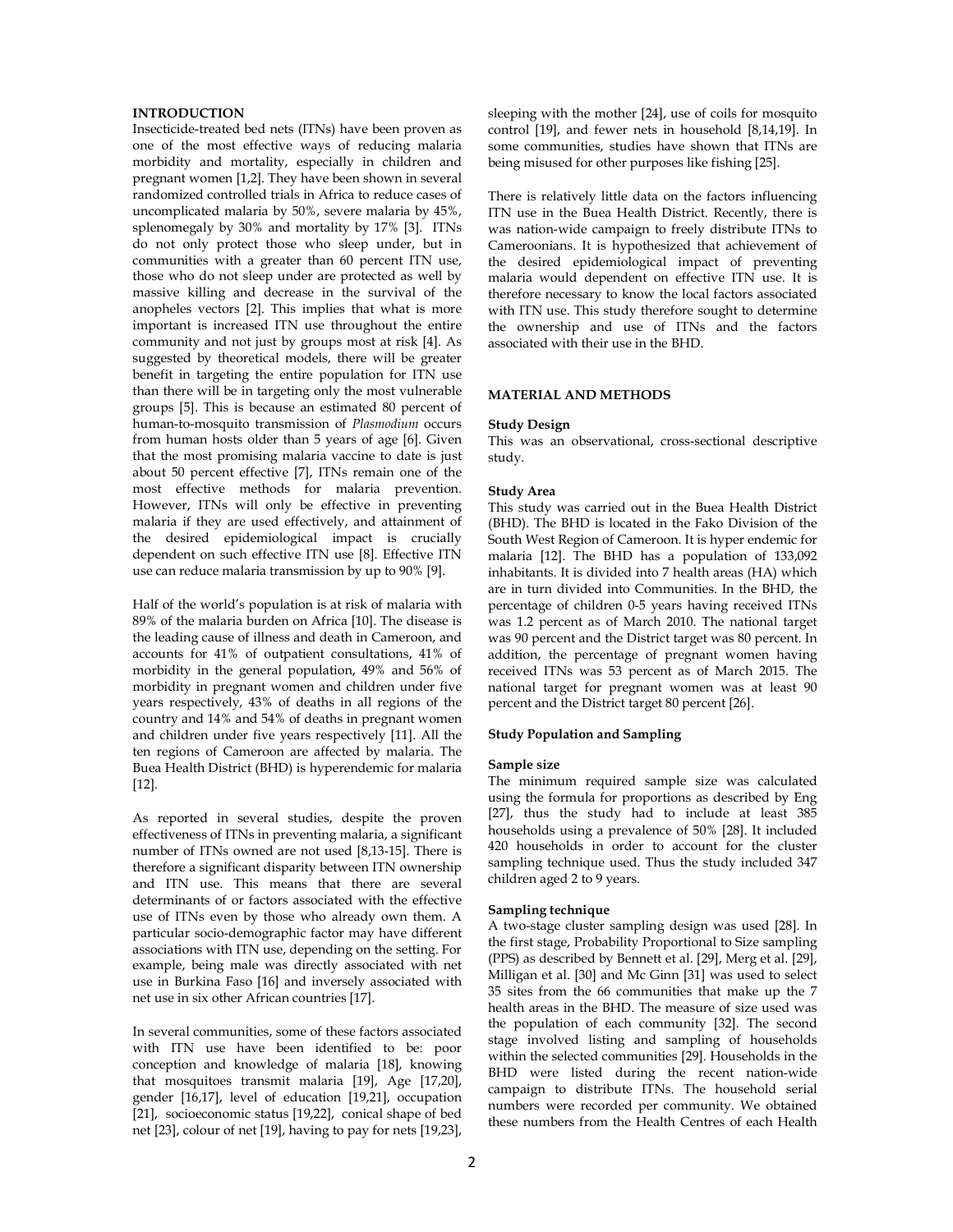Area following authorization from the District Medical Officer. The sampling frame of households was therefore known for each community. In each selected community, 12 households were balloted from the sampling frame. The selected households were visited first to obtain consent, then secondly to obtain data. If no one was available in the household during the first visit, two more visits were carried out. If no one was available after 3 visits, the next randomly selected household was studied until at least 12 households were studied in that community [15,29,]. All individuals who spent the previous night in the pre-selected households were studied. However, there was just one respondent of the questionnaire for each household. The respondent of the questionnaire was any adult member of the household who was capable of providing information needed to fill in the questionnaire. A visitor who spent the previous night in the household, though included in the study did not qualify to be a respondent of the questionnaire [29].

#### **Data collection and data quality control**

A structured household questionnaire developed from the Malaria Indicator Survey (MIS) was used to conduct interviews in the households [29]. The questionnaire was divided into seven main parts namely Informed Consent Form, Identification, Household Listing, Ownership and Use of ITNs, Perceptions and Attitudes toward Malaria, and Interviewer Summary. To ensure good data quality the questionnaire was pre-tested in a selected sample before being used for the study. Moreover, all questionnaires were checked for errors and completeness in the field and inconsistencies verified with the respondent. Another factor that ensured good data quality was that callbacks were done for households in which no respondent was present during the first visit.

#### **Ethical Considerations**

Ethical clearance was obtained from the Institutional Review Board of the Faculty of Health Sciences of the University of Buea and administrative approval from the Regional Delegation of Public Health for the South

West Region, Cameroon. Informed consent was sought from each household before their inclusion in the study. Moreover, for children aged between 2 to 9 years, guardian consent was sought and from those aged 7 to 9 years, assent consent was sought.

### **Data management and analysis**

All questionnaires were checked for filling errors, correct coding and completeness All inconsistencies were verified with the respondents before leaving the households. Data were entered into CSPro 4.1 every day after returning from the field and counterchecked by double-entry. Logic, skip patterns and consistency checks were used during data entry to prevent entry errors. The data werw then exported from CSPro 4.1 to Epi Info 3.5.3 and analyzed. The research was selfweighted by virtue of probability proportional to size sampling (which weights the variables) carried out in the first stage of the cluster sample design [28,30]. All Pvalues were calculated using the Chi-square test.

# **RESULTS**

A total of 2253 individuals were studied in 420 households. These households had 1110 Insecticide treated bed nets (ITNs). There were more females (54.1%) than males (45.9%). The majority (75.5%) of the participants had attained primary and secondary school and the least proportion had attained higher education. Those who had not had any formal education also made up a good proportion of the study participants (15.6%). More than half of the participants (55.3%) were older than 15 years. A small proportion (1.9%) of the participants was pregnant.

 Out of the 1245 adults studied, 511 (41.0%) slept under an ITN ( $X^2$ = 23.47, 2d.f., P-value < 0.01). RR comparing children < 5 years to children 5-15 years = 1.43 (95% CI: 1.24-1.66),  $X^2 = 23.36$ , P-value < 0.01; RR comparing children < 5 years to adults = 1.24 (95% CI: 1.10-1.40),  $X^2$ =11.75, P-value < 0.01. Thus there is a statistically significant difference in ITN use between children aged less than five years, children aged 5-15 years and adults in the BHD.

Age group in years **ITN** use across individuals **that in the individuals No (%) RR P-value Used No (%) Not used No (%)**   $\le$  **5 years** 199 (50.9) 192 (49.1) **11.00 11.00 5-15 years 219 (35.5) 398 (64.5) 617 (27.4) 1.43 < 0.01 > 15 years (adults) 511 (41.0) 734 (59.0) 1245 (55.3) 1.24 < 0.01 The local number of individuals**   $\begin{array}{ccc} 929 & 1324 & 2253 (100.0) \\ 2253 & 100.0) & 2253 \end{array}$ i

**TABLE 1 : INSECTICIDE TREATED BED NETS (ITNS) USE ACROSS INDIVIDUALS BY AGE GROUP**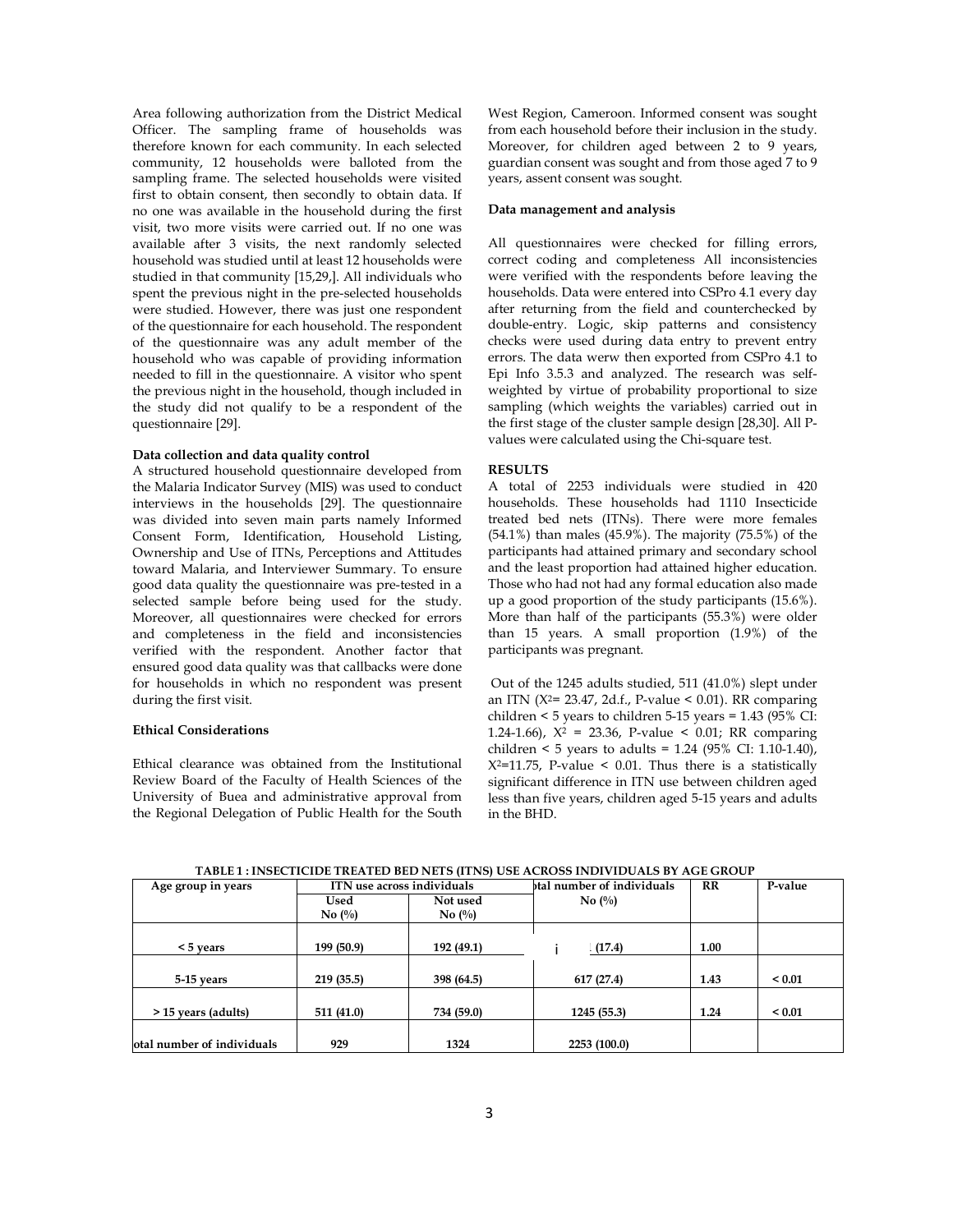| Level of education             | Used<br>No $(\%)$ | ITN use across individuals<br>Not used<br>No $\left(\frac{0}{0}\right)$ | tal number of individuals<br>No $\left(\frac{0}{0}\right)$ | $_{\rm RR}$ | P-value     |
|--------------------------------|-------------------|-------------------------------------------------------------------------|------------------------------------------------------------|-------------|-------------|
| None                           | 184 (52.3)        | 168 (47.7)                                                              | 352(15.6)                                                  | 1.00        |             |
| Primary                        | 362(39.1)         | 563 (60.9)                                                              | 925(41.1)                                                  | 1.34        | ${}_{0.01}$ |
| Secondary                      | 316 (40.8)        | 459 (59.2)                                                              | 775 (34.4)                                                 | 1.28        | ${}_{0.01}$ |
| Tertiary (Higher)              | 66 (32.8)         | 135 (67.2)                                                              | 201(8.9)                                                   | 1.59        | ${}_{0.01}$ |
| Total number of<br>individuals | 928               | 1325                                                                    | 2253 (100.0)                                               |             |             |

**TABLE 2: ITN USE ACROSS INDIVIDUALS BY LEVEL OF EDUCATION** 

The use of ITN in individuals who had received no formal education was 52.3% while that in individuals who had attained primary education was 39.1% while that in individuals who had attained secondary education was 40.8% while that in those who had attained higher education was  $32.8\%$  (X<sup>2</sup>= 25.31, d.f.=3, P-value < 0.01). RR comparing no education to primary

education = 1.34 (95% CI: 1.18-1.52), X2= 17.97, P-value < 0.01; RR comparing no education to secondary education = 1.28 (95% CI: 1.12-1.46), X2= 12.95, P-value < 0.01; RR comparing no education to higher education= 1.59 (95% CI: 1.28-1.99), X2= 19.48, P-value < 0.01. Thus there is a statistically significant difference in ITN use between non-educated, primary-educated, secondaryeducated and higher-educated individuals in the BHD.

|  | TABLE 3: ITN USE ACROSS NETS BY ITN COLOUR |  |  |
|--|--------------------------------------------|--|--|
|--|--------------------------------------------|--|--|

| <b>ITN</b> colour       | ITN use across nets |                               | Total number                  | RR   | P-value     |
|-------------------------|---------------------|-------------------------------|-------------------------------|------|-------------|
|                         | Nets used           | Nets not used                 | of nets                       |      |             |
|                         | $\mathbf{No}$ (%)   | No $\left(\frac{0}{0}\right)$ | No $\left(\frac{0}{0}\right)$ |      |             |
| White                   | 130(30.9)           | 291(69.1)                     | 421 (37.9)                    | 1.00 |             |
| Green                   | 37 (52.9)           | 33 (47.1)                     | 70 (6.3)                      | 0.58 | ${}_{0.01}$ |
| Blue                    | 244 (39.4)          | 375 (60.6)                    | 619 (55.8)                    | 0.78 | ${}_{0.01}$ |
| Total number<br>of nets | 411                 | 699                           | 1110 (100.0)                  |      |             |

**TABLE 4: ITN USE ACROSS HOUSEHOLDS BY HOUSEHOLD NET DENSITY** 

| Household net density         | ITN use across households                            |                                                                      |                                                          |      |         |
|-------------------------------|------------------------------------------------------|----------------------------------------------------------------------|----------------------------------------------------------|------|---------|
|                               | <b>100% ITN Use</b><br>No $\left(\frac{0}{0}\right)$ | Less than $100\%$<br><b>ITN Use</b><br>No $\left(\frac{0}{0}\right)$ | al number of households<br>No $\left(\frac{0}{0}\right)$ | RR   | P-value |
| $\geq$ 1 ITN per person       | 19 (43.2)                                            | 25(56.8)                                                             | 44 (10.5)                                                | 1.00 |         |
| 1 ITN for 2 persons           | 65 (34.4)                                            | 124 (65.6)                                                           | 189 (45.0)                                               | 1.26 | 0.28    |
| 1 ITN for 3 persons           | 30(26.3)                                             | 84 (73.7)                                                            | 114(27.1)                                                | 1.64 | 0.04    |
| 1 ITN for $\geq$ 4 persons    | 5(6.8)                                               | 68 (93.2)                                                            | 73 (17.4)                                                | 6.30 | < 0.01  |
| Total number of<br>households | 119                                                  | 301                                                                  | 420 (100.0)                                              |      |         |

Of of the 421 white nets, 130 (30.9%) had at least one person sleep under; out of the 70 green nets studied, 37 (52.9%) had at least one person sleep under; out of the 619 blue nets studied, 244 (39.4%) had at least one person sleep under ( $X^{2}= 15.87$ , 2 d.f., P-value < 0.01). RR comparing white nets to green nets = 0.58 (95% CI: 0.45-0.76),  $X^2$ = 12.89, P-value < 0.01; RR comparing white nets to blue nets =  $0.78$  (95% CI: 0.66-0.93),  $X^2=$ 7.93, P-value < 0.01. Thus there is a statistically significant difference between the use of white, green and blue nets in the BHD.

Out of the 44 households with a household net density of ≥1 (one or more ITNs per person), 19 (43.2%) had a 100% ITN use; out of the 189 households with a household net density of 0.50-0.99 (one ITN for two persons), 65 (34.4%) had a 100% ITN use; out of the 114 households with a household net density of 0.33-0.49 (one ITN for three persons), 30 (26.3%) had a 100% ITN use; out of the 73 households with a household net density of 0.00-0.32 (one ITN for four or more persons), 5 (6.8%) had a 100% ITN use (X2= 25.02, 3 d.f., P-value< 0.01). RR comparing households with net densities of  $\geq$ 1 to those with net densities of 0.00-0.32 = 6.30 (95% CI: 2.53-15.68), X2= 20.05, P-value< 0.01; RR comparing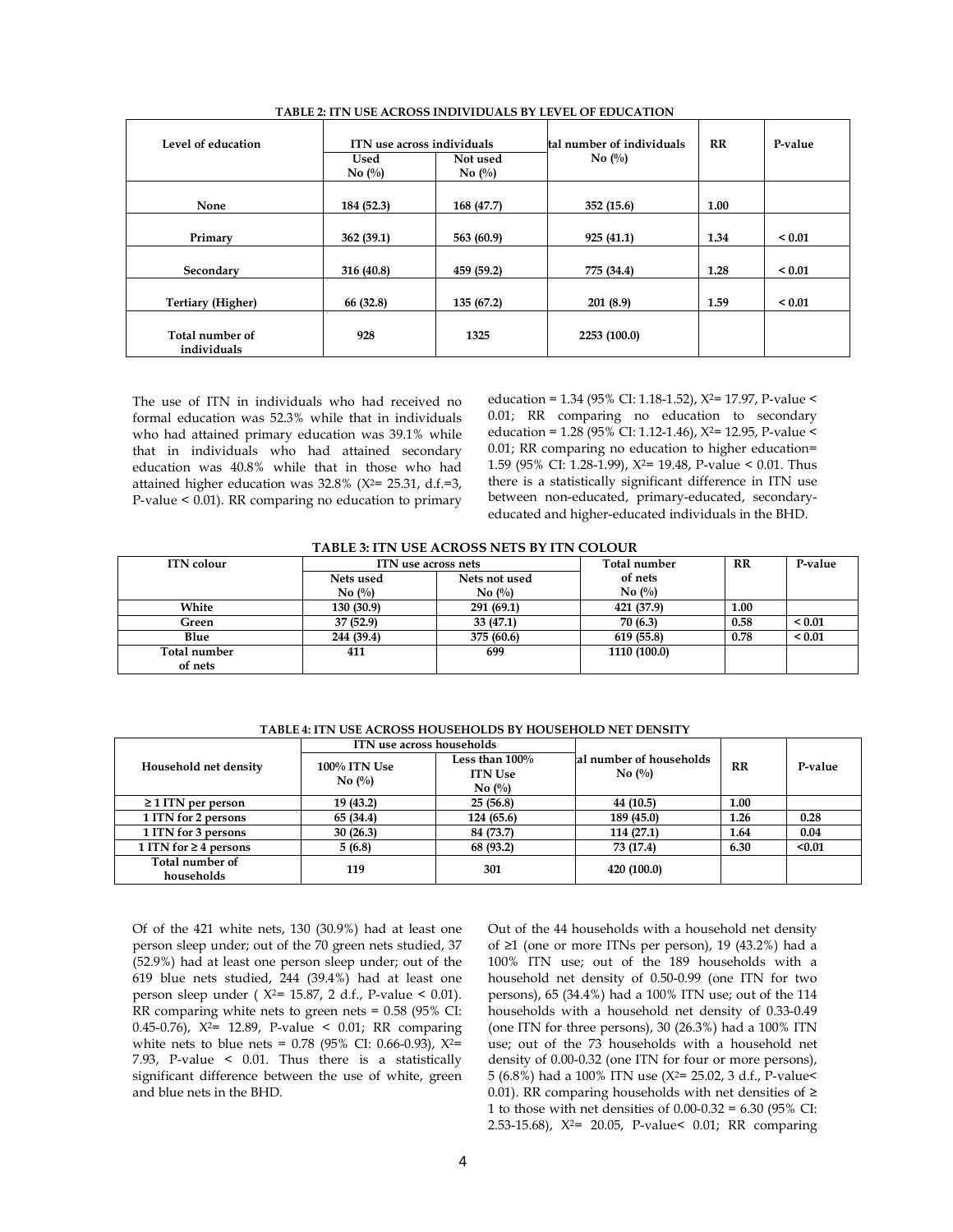households with net densities of  $\geq 1$  to those with net densities of  $0.33-0.49 = 1.64$  (95% CI: 1.04-2.59),  $X^2 = 4.19$ , P-value= 0.04; RR comparing households with net densities of  $\geq 1$  to those with net densities of 0.50-0.99 = 1.26 (95% CI: 0.85-1.86), X2= 1.19, P-value= 0.28. Thus there is a statistically significant difference in ITN use between households having one or more ITNs per person and households having one ITN for three or more persons in the BHD.

# **DISCUSSION**

 Data analysis revealed that 92.6 % of the households in the BHD have at least one ITN. This finding indicates that the ownership of ITNs by households in the BHD is high. This could owe to the recent nation-wide campaign to freely distribute ITNs. The ownership of ITNs by children less than five years and pregnant women in the BHD were respectively 1.2% and 53% [33]. These proportions are expected to have greatly increased following the nationwide free distribution of ITNs to Cameroonian households.

The second objective was to determine the proportion of individuals in the BHD who slept under an ITN the previous night. Data analysis and interpretation revealed that 41.2% of the population in the BHD slept under an ITN. This finding indicates that less than half of the population of the BHD uses ITNs and ITN use in the BHD is less than the 60% target above which a meaningful impact on malaria transmission is expected [34]. It also shows that most people who own ITNs in the BHD do not use them. This finding of a gap between ITN ownership and use is consistent with findings in other studies elsewhere [8,13-15].

The main reported reason for not sleeping under an ITN in the BHD was rumour that ITNs killed people. It may be useful therefore to educate the population and reassure them that ITNs do not kill. They should also be reminded to expose the ITNs outside in a shaded place for at least 24 hours before starting to use [34].

In a study carried out in Cameroon before the nation-wide campaign to freely distribute ITNs [35], the reported problems experienced by families using ITNs were: difficulty in finding chemicals for retreatment, insufficient financial means to buy new bed nets to replace old ones, insufficient bed nets for all in the household and excessive heat when sleeping under net. In a study in Ethiopia [27], the main reported reasons for not using owned ITNs was the perception that ITN had lost its effectiveness or needed retreatment. In another study in the Democratic Republic of Congo [36], the main reason for not using ITNs was heat/discomfort within a bed net. These varied reasons for non-use of ITNs in different communities further confirm the need for studying local environmental and socio-cultural factors influencing ITN use, so that proper cost effective measures can be taken to improve use.

Children under five years were significantly more likely to sleep under an ITN than children aged 5-15 years and adults. Children aged 5-15 years were significantly least likely to sleep under an ITN. These findings indicate that there is an association between ITN use and age of individual in the BHD and children less than 5 years are more likely to sleep under an ITN while children aged 5- 15 years are least likely to sleep under an ITN. The association of bed net use with age has also been found in other African studies [17,19,20,37]. The greater ITN use in children less than five years could owe to two reasons: Firstly, they form one of the groups at greater risk of malaria and have been targeted for a long time now (before campaigns targeting the whole community) for ITN distribution at Infant Welfare Clinics. They are therefore more used to ITNs and probably more likely to sleep under [19]. Secondly, as previously reported by Mugisha and Arinaitwe [24], children who shared a bed with their mothers are 21 times more likely to sleep under an ITN; they are more likely to share a bed with their parents whereas older children are more likely to sleep on separate beds or on the floor [20].

In a study carried out in six African countries, Baume and Marin [33] showed the children 5-14 years were least likely to use ITNs. In another study by Noor et al. [20], children 5-19 were least likely to use ITNs. In this BHD study, the age group least likely to use ITNs was 5-15. The relatively lower protection against malaria in children above 5 years and in adolescents has great implications. These children above five years constitute the most important reservoir for malaria with more than 80% of human to mosquito transmission of *Plasmodium* occurring from humans above 5 years [21]. The protection of these children above 5 years by ITNs therefore needs to be scaled up, probably by school based education as suggested by Noor et al. [20]. This finding is contrary to Ndjinga and Minakawa [37] who reported that children aged 5-15 years were more likely to use bed nets than other age groups in the Democratic Republic of Congo. They attributed the increase ITN use in this age group to education on disease prevention and sanitation carried out in primary and secondary schools and further emphasized the importance of education in schools on ITN use especially in the age group 5-15. Although children less than five years constituted the age group with the highest ITN use in the BHD, they had only 50.9% ITN use. This is less than the 60% target set for this age group at the African Summit on Roll Back Malaria held in Abuja, Nigeria, on April 25, 2000 [36]. Therefore, increasing ITN use by the least protected 5-15 year age group should be coupled to improving use in the more protected but more at risk less than five years age group.

Another finding in the present study is that individuals in the BHD who had received no formal education were significantly more likely to use ITNs than individuals who had gone to school while individuals who had attained higher education were least likely to use ITNs. These findings indicate that there is an association between ITN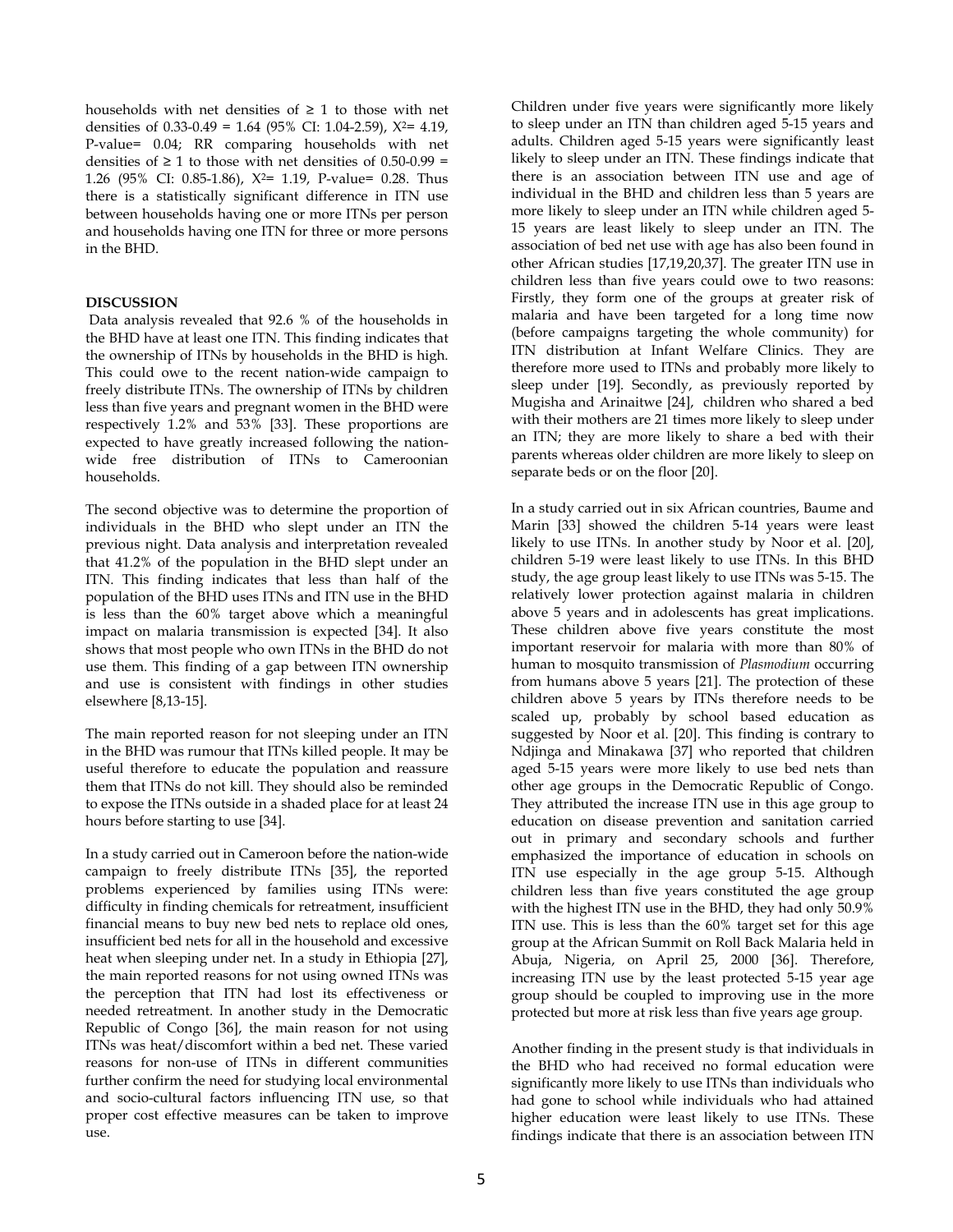use and level of education in the BHD. This does not support the findings from previous reports carried out in Africa [18,19,21,36). These studies found that households whose heads or caregivers were more educated were more likely to use ITNs. Our finding may be explained by the fact that individuals who have attained higher education are exposed to health ideals which enhance promotion of their social health, they are more likely to get good and clean houses in areas with fewer mosquitoes whereas those with no formal education are more likely to get mosquito prone houses. The pain and nuisance caused by these mosquitoes to the people with no formal education may then push them more to seek mosquito preventive measures than their more educated counterparts.

The present study also revealed that white ITNs were significantly least likely to be used compared to green and blue ITNs. Green ITNs, though fewest in number, were significantly more likely to be used, showing the association between ITN use and ITN colour. These findings are consistent with findings in Ghana by Baume and Franca-Koh [19]. A possible reason for these findings is that coloured ITNs do not easily show dirt when dirty as compared to white ITNs and that coloured nets may be considered decorative and attractive [19]. People are therefore more likely to use coloured ITNs. For effective and consistent use of ITNs to be achieved, the choices of the local population must be considered. It may therefore be useful to distribute coloured (especially green) ITNs in subsequent ITN distribution campaigns so that maximum use is achieved.

Households with more ITNs per person were significantly more likely to have a 100% ITN use. However, the difference in ITN use between households with one or more ITNs per person and those with one ITN for two persons was not significant. These findings indicate that there is an association between ITN use and household net density in the BHD and although household ITN use is likely to increase with more nets in the household, there is likely to be no further increase in use above a net density of 0.5 (more than one ITN for two persons). In previous studies of households in many Sub-Saharan African countries [8], bed net use by children under five years and pregnant women was found to increase with increase household net ownership. The reason for this was that in households with few bed nets, the few nets were more likely to be used by the household heads and adults but not children under five and pregnant women. So as the number of household bed nets increased, access to nets for children and pregnant women also increased. In another study in Ghana, using bed nets as the unit of analysis, Baume and Franca-Koh [19] found that a bed net was more likely to be used if there were fewer bed nets in the house. The former studies differed from Baume and Franca-Koh's study in that they used children under five years and pregnant women as their unit of analysis.

The present study used all the household members as well as the ITN as the units of analysis. The findings of this BHD study could be explained by both findings from the two sets of studies above [19,38]. As household net ownership increases, dependent groups like children and pregnant women tend to also have access to ITNs, increasing household ITN use to 100%. This explains the increase in households with a 100% ITN use with an increase in household net density. However, above a net density of 0.5 (more than one ITN for two persons), the extra ITNs are more likely to be kept unused because there is no room to hang them or saved as a reserve net for those already hanging [35]. This explains why there is likely to be no further increase in household ITN use when household net density is above 0.5. The implications of these findings are that it may be useful to distribute more ITNs to households with less than one ITN for two people, with the goal of achieving at least one ITN for two persons. On the other hand, it may not be useful adding more nets to the households already having one or more ITNs for two people.

This study did not find any significant association between ITN use and gender, pregnancy, use of other methods than ITNs for malaria prevention, respondent's perception of malaria as a serious problem, knowledge by respondent that mosquitoes transmit malaria and the respondent's perception on the effectiveness of ITNs in preventing malaria in the BHD.

There are some limitations to this study. A few households in the BHD were not numbered during the household listing that was done to distribute vouchers for ITNs in the BHD. However, this household listing was the best available sampling frame given that there is no better numbering of households in the BHD. Potential inflation in the reported ownership and use of bed nets was suspected. To prevent this, ITNs were directly observed in as many households as possible and noted if they were hanging. It was assumed in this study that the respondent's knowledge, perception of ITN efficacy and perception of malaria as a serious problem applied equally to all household members.

**Conclusion:** This study investigated the factors influencing the use of mosquito bed nets in the BHD. It was intended to determine any gap between ITN ownership and use as well as determine any factors associated with ITN use, so that ITN use could be improved. This was in relation to the relatively little data in the BHD and in Cameroon on the factors associated with ITN use. The study established that the ownership of ITNs in the BHD is high (92.6%; 95% CI: 89.6%-94.9%) but the use is less than the 60% target at which a meaningful impact on malaria transmission is expected (41.2%; 95% CI: 39.2%-43.3%). The main reported reason for non-use is fear that ITNs kill. It also established that ITN use is significantly least likely in the age group 5-15 years, in educated individuals and in households with less than one ITN for two persons. Moreover green and blue ITNs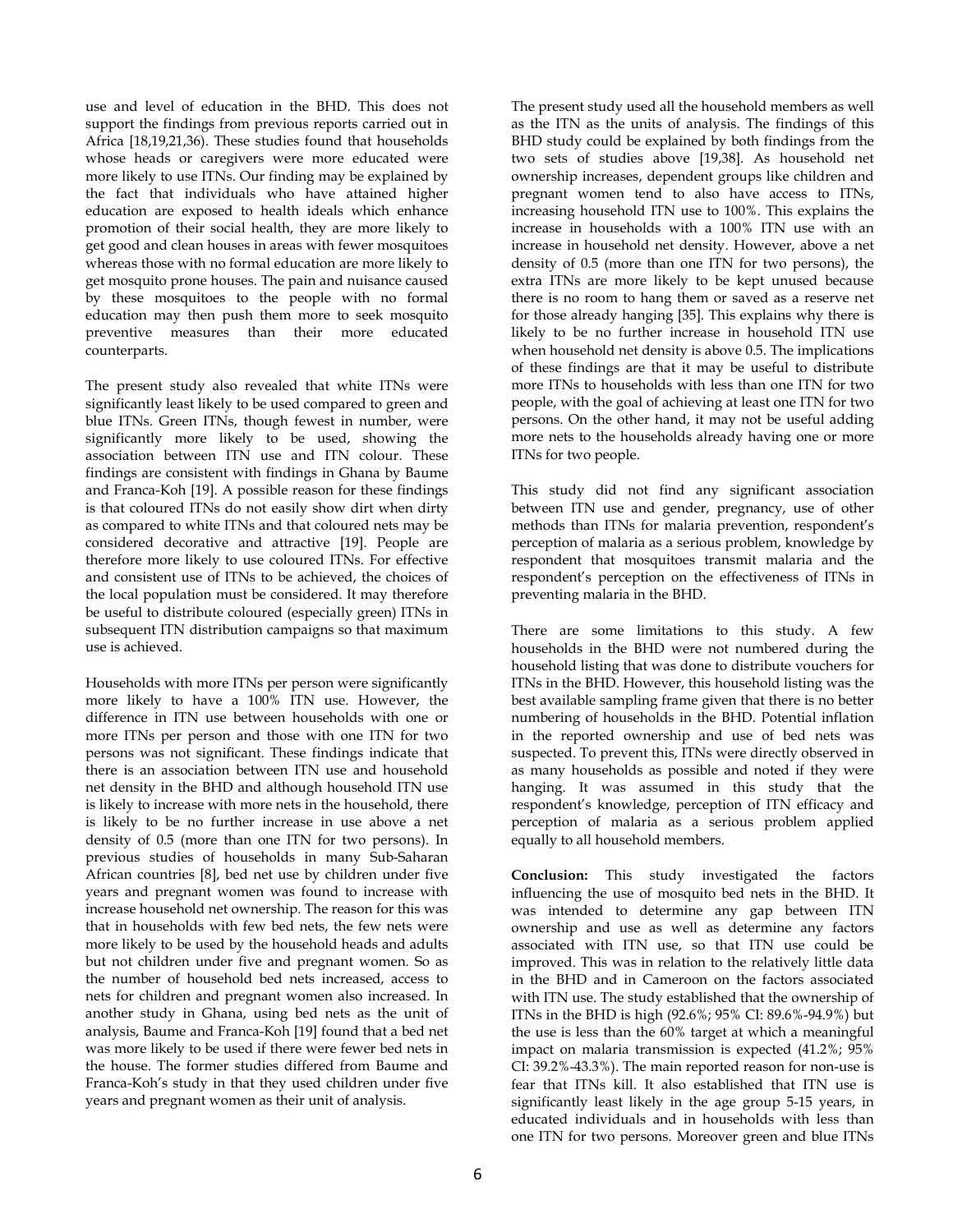are significantly more likely to be used compared to white ones. Furthermore the study established that malaria has gone from being hyperendemic to being holoendemic (splenic index= 81.6%, AES= 4.12) in the BHD. In view of these findings we conclude that there is a gap between ITN ownership and use in the malaria holoendemic BHD and ITN use is associated with age of individual, level of education, colour of ITNs and household net density.

The highly owned ITNs in the malaria holoendemic BHD would be a major tool in reducing malaria transmission provided the less than average use is improved. Improving use would imply targeting the least protected age group of 5-15 years and the school going individuals of the health district using school-based education on ITN

## **REFERENCES**

- 1. Rashed S, Johnson H, Dongier P, Moreau R, Lee C, Lambert J, Schaefer C: Economic impact of febrile morbidity and use of permethrin-impregnated bed nets in a malarious area II. Determinants of febrile episodes and the cost of their treatment and malaria prevention. Am J Trop Med Hyg 2000, 62(2):181-186.
- 2. Jones G, Steketee RW, Black RE, Bhutta ZA, Morris SS, the Bellagio Child Survival Study Group: How many child deaths can we prevent this year? Lancet 2003, 362:65- 71.
- 3. Lengeler C: Insecticide-treated bed nets and curtains for preventing malaria. Cochrane database of systematic reviews 2004 2009, 2:Art No: CD000363.
- 4. Teklehaimanot A, Sachs JD, Curtis C: Malaria control needs mass distribution of insecticidal bed nets. Lancet 2007, 369:2143- 2146.
- 5. Smith DL, Hay SI, Noor AM, Snow RW: Predicting changing malaria risk after expanded insecticide treated net coverage in Africa. Trends Parasitol 2009, 25(11):511- 516.
- 6. Ross A, Killeen G, Smith T: Relationships between host infectivity to mosquitoes and asexual parasite density in Plasmodium falciparum. Am J Trop Med Hyg 2006, 75:32-37.
- 7. Lievens M, Aponte JJ, Williamson J, Mmbando B, Mohamed A, Bejon P, Leach, A: Statistical methodology for the evaluation of vaccine efficacy in a phase III multi-centre trial of the RTS,S/ASO1 malaria vaccine in African children. Malar J 2011, 10:222.

use. It would also imply ensuring that every household in the BHD has at least one ITN for two persons while considering the persons' colour preference.

 **Competing interests:** The authors declare that they have no competing interests

**Authors' contributions:** KFHL and PNF conceived the study and participated in its design and implementation and drafted of the final manuscript. NPF participated in the design and implementation of the study. CM implemented the study. All authors read and approved the final manuscript

- 8. Macintyre K, Keating J, Okbaldt YB, Zerom M, Sosler S, Ghebremeskel T, Eisele TP: Rolling out insecticide treated nets in Eritrea: examining the determinants of possession and use in malarious zones during the rainy season. Trop Med Int Health 2006, 11(6):824-833.
- 9. Lengeler C. Insecticide-treated nets for malaria control: real gains. Bull Wld Hlth Organ 2004, 82(2):84.
- 10. United Nations: The Millennium Development Goals Report 2010. New York: United Nations; 2010.
- 11. Ndong BA, Fondjo E, Zambou B, Kouambeng C, Massoda TS, Achu, FD: The situation of malaria control in 2008. Yaounde: National Malaria Control Programme, Ministry of Public Health Cameroon; 2009. Progress report number 2
- 12. Wanji S, Kimbi HK, Eyong JE, Tendongfor N, Ndamukong JL: Performance and usefulness of the Hexagon rapid diagnostic test in children with asymptomatic malaria living in the Mount Cameroon region. Malar J 2008, 7:89.
- 13. Githinji S, Herbst S, Kistemann T, Noor AM: Mosquito nets in a rural area of western Kenya: ownership, use and quality. Malar J 2010, 9:250.
- 14. Korenromp EL, Miller J, Cibulskis RE, Cham MK, Alnwick D, Dye C: Monitoring mosquito net coverage for malaria control in Africa: possession vs. use by children under 5 years. Trop Med Int Health 2003, 8(8):693-703.
- 15. Vanden Eng JL, Thwing J, Wolkon A, Kulkarni MA, Manya A, Erskine M, Hightower A, Slutsker L: Assessing bed net use and non-use after long-standing insecticidal net distribution: a simple framework to guide programmatic strategies. Malar J 2010, 9:133.